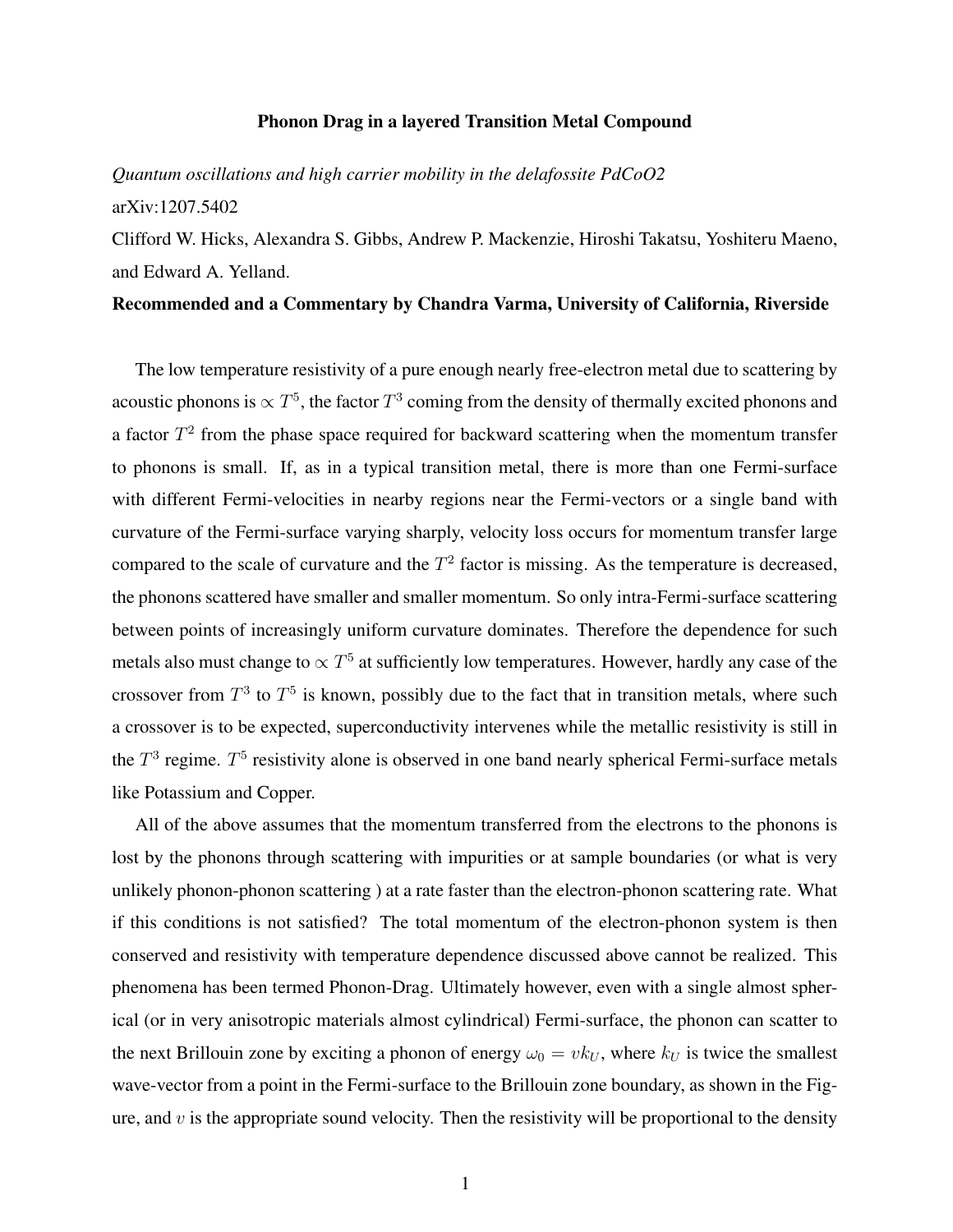

FIG. 1: A circular Fermi-surface in two adjacent Brillouin zones;  $k_U$  is the smallest Umklapp vector.

of such excitations and so  $\propto \exp(-\omega_0/T)$ . All this is ancient knowledge. But the realization of this phenomena even in the purest free-electron metals, such as Potassium, has been uncertain. For an amusing back and forth on this issue, please see the review article<sup>1</sup>.

It comes as a real surprise then to find a resistivity with an exponential temperature dependence in the unlikely complicated compound  $PdCoO<sub>2</sub>$ , in the family with the charming name delafossite. The experimental results are unambiguous and so is  $\Delta k$  because the Fermi-surface has been determined in a careful de Haas van Alphen effect measurement and the sound velocity deduced from the low temperature specific heat measurements. The material of-course had to have very low impurity resistivity; the extrapolated  $T \to 0$  resitivity is less than  $8 \times 10^{-9}$  Ohm-cm, similar to Cu or K but in fact better signifying lower scattering rate because the density of carriers is about a factor of 2 smaller. The mean-free path is estimated to be  $20\mu$ m.

How does such a complicated transition metal compound realize the conditions for phonon drag? It is an amusing quirk. delafossite are layered compounds with the composition  $ABO<sub>2</sub>$ . The A atoms, Pd in the present case from triangular sheets separated by  $CoO<sub>2</sub>$  layers. The atomic dlevels of Co split into two crystal field states with a wide splitting and the  $Co^{+3}$  state on it occupies bands narrow compared to the splitting. The d-levels of Pd are completely filled and the s-band of Pd lies in between the occupied and the unoccupied bands formed of Co and the chemical potential is such that we can forget about everything at low energy except the s-band whose Fermi-surface is depicted in the figure. The very low residual resistivity is also due probably to the layered structure with defects almost only in the CoO<sub>2</sub> layers, thus providing only forward scattering for electrons near the Fermi-surface.

Another material which has shown enormously low resistivity is Bromine intercalated Graphite<sup>2</sup>. It is worthy of further attention for phonon drag and related phenomena.